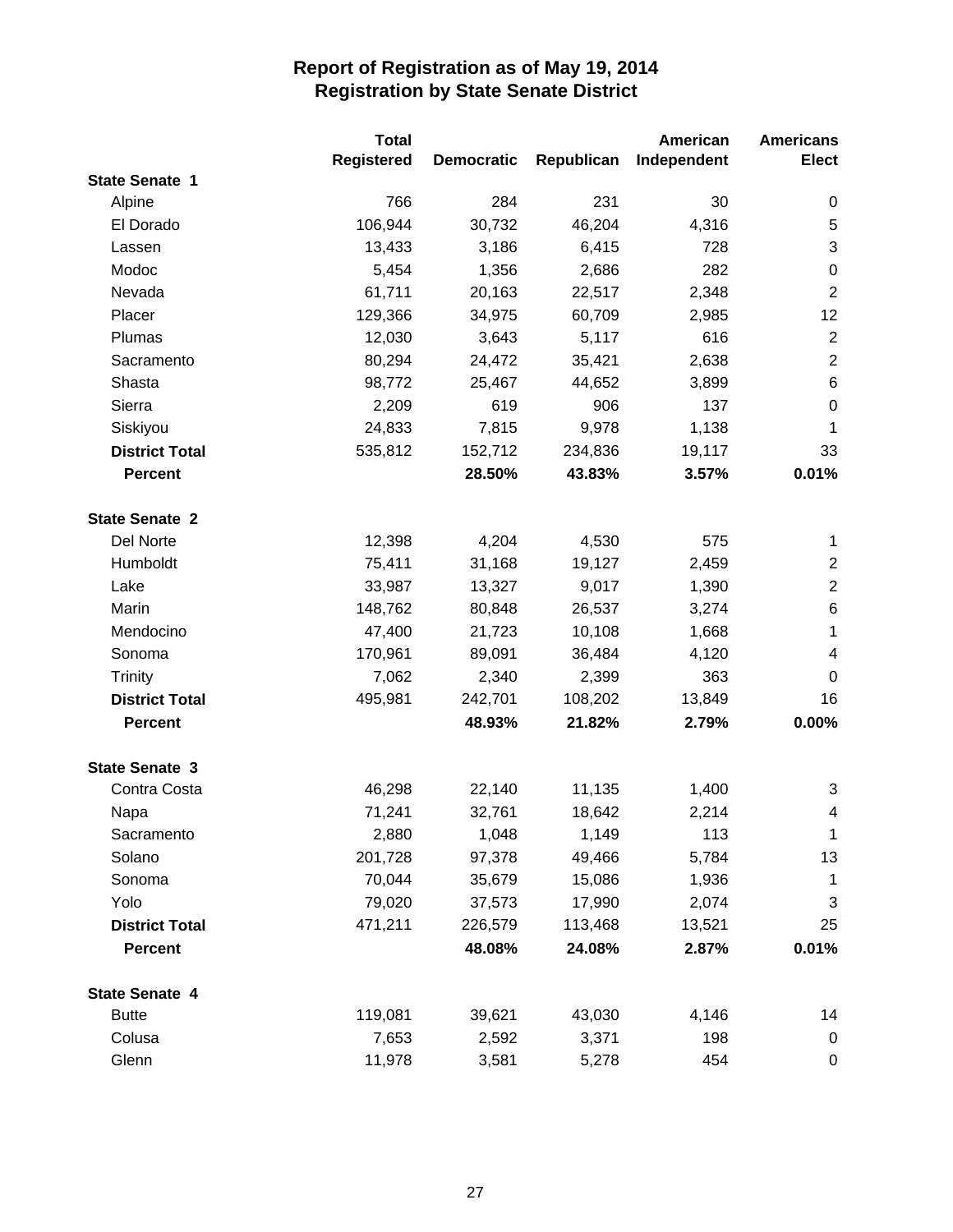|                       |         |             | Peace and |                | <b>No Party</b>   |
|-----------------------|---------|-------------|-----------|----------------|-------------------|
|                       | Green   | Libertarian | Freedom   | Other          | <b>Preference</b> |
| <b>State Senate 1</b> |         |             |           |                |                   |
| Alpine                | 11      | 6           | 1         | 5              | 198               |
| El Dorado             | 862     | 1,166       | 295       | 932            | 22,432            |
| Lassen                | 41      | 101         | 43        | 74             | 2,842             |
| Modoc                 | 25      | 45          | 12        | 9              | 1,039             |
| Nevada                | 1,430   | 689         | 164       | 140            | 14,258            |
| Placer                | 815     | 1,737       | 281       | 396            | 27,456            |
| Plumas                | 85      | 102         | 40        | $\mathbf 1$    | 2,424             |
| Sacramento            | 381     | 684         | 179       | 168            | 16,349            |
| Shasta                | 465     | 937         | 324       | 390            | 22,632            |
| Sierra                | 23      | 29          | 5         | 47             | 443               |
| Siskiyou              | 202     | 276         | 89        | 58             | 5,276             |
| <b>District Total</b> | 4,340   | 5,772       | 1,433     | 2,220          | 115,349           |
| <b>Percent</b>        | 0.81%   | 1.08%       | 0.27%     | 0.41%          | 21.53%            |
| <b>State Senate 2</b> |         |             |           |                |                   |
| Del Norte             | 106     | 115         | 50        | 172            | 2,645             |
| Humboldt              | 2,809   | 775         | 318       | 212            | 18,541            |
| Lake                  | 495     | 390         | 182       | 71             | 9,113             |
| Marin                 | 2,078   | 867         | 259       | 465            | 34,428            |
| Mendocino             | 1,806   | 443         | 280       | 189            | 11,182            |
| Sonoma                | 3,096   | 1,328       | 537       | 658            | 35,643            |
| <b>Trinity</b>        | 110     | 96          | 31        | 95             | 1,628             |
| <b>District Total</b> | 10,500  | 4,014       | 1,657     | 1,862          | 113,180           |
| <b>Percent</b>        | 2.12%   | 0.81%       | 0.33%     | 0.38%          | 22.82%            |
| <b>State Senate 3</b> |         |             |           |                |                   |
| Contra Costa          | 478     | 389         | 113       | 182            | 10,458            |
| Napa                  | 805     | 503         | 205       | 413            | 15,694            |
| Sacramento            | $\,8\,$ | 18          | 10        | 8              | 525               |
| Solano                | 855     | 1,167       | 541       | 884            | 45,640            |
| Sonoma                | 1,063   | 504         | 173       | 316            | 15,286            |
| Yolo                  | 888     | 615         | 269       | 272            | 19,336            |
| <b>District Total</b> | 4,097   | 3,196       | 1,311     | 2,075          | 106,939           |
| <b>Percent</b>        | 0.87%   | 0.68%       | 0.28%     | 0.44%          | 22.69%            |
| <b>State Senate 4</b> |         |             |           |                |                   |
| <b>Butte</b>          | 1,451   | 1,234       | 505       | 1,687          | 27,393            |
| Colusa                | 20      | 34          | 14        | $\overline{c}$ | 1,422             |
| Glenn                 | 38      | 86          | 39        | 26             | 2,476             |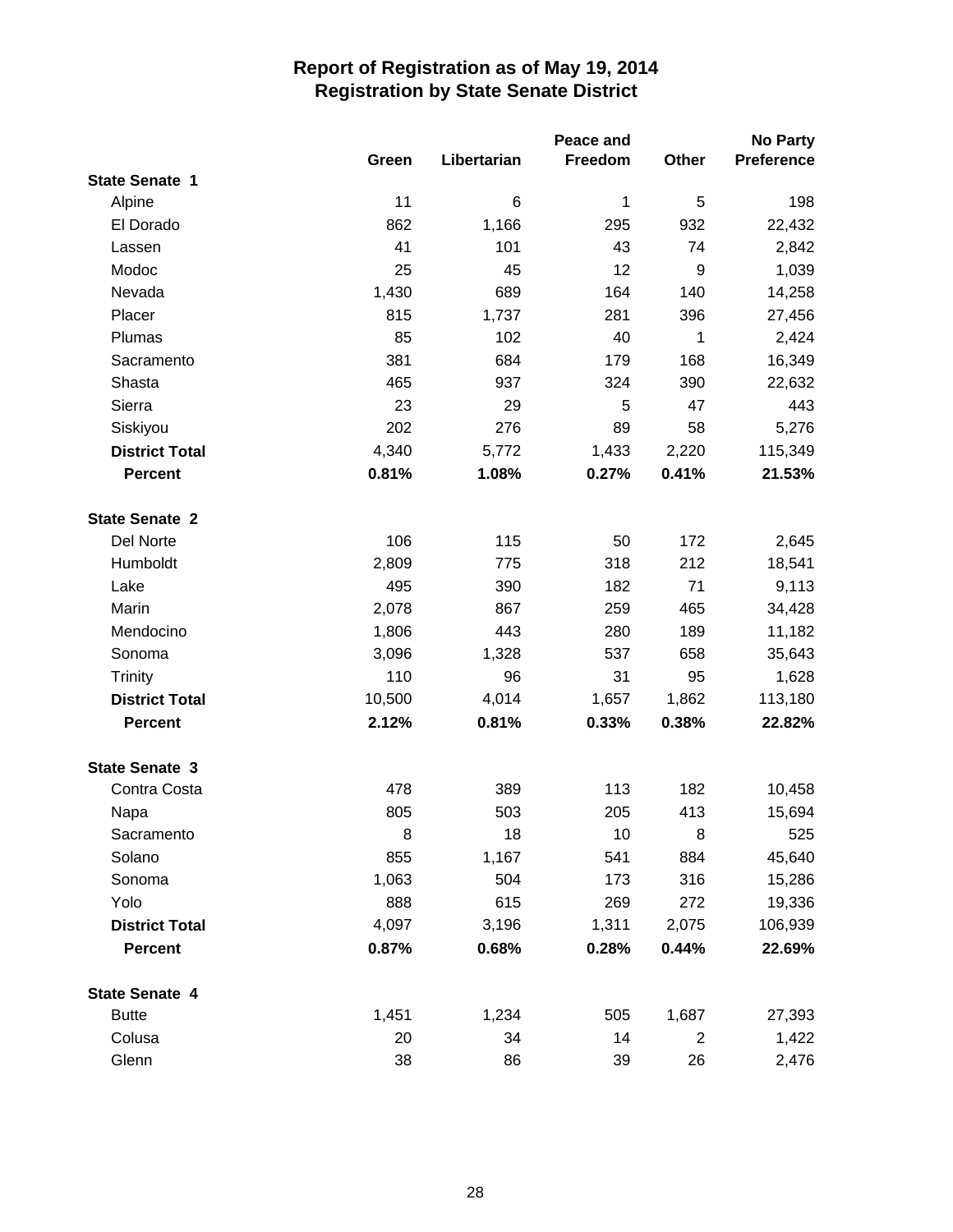|                       | <b>Total</b> |                   |            | American    | <b>Americans</b>        |
|-----------------------|--------------|-------------------|------------|-------------|-------------------------|
|                       | Registered   | <b>Democratic</b> | Republican | Independent | <b>Elect</b>            |
| Placer                | 71,463       | 20,389            | 32,641     | 1,620       | 6                       |
| Sacramento            | 148,573      | 55,903            | 54,821     | 5,132       | 13                      |
| Sutter                | 42,218       | 13,559            | 18,347     | 1,397       | $\overline{\mathbf{4}}$ |
| Tehama                | 30,492       | 8,875             | 13,186     | 1,550       | $\overline{2}$          |
| Yuba                  | 27,122       | 8,364             | 10,569     | 1,326       | 3                       |
| <b>District Total</b> | 458,580      | 152,884           | 181,243    | 15,823      | 42                      |
| <b>Percent</b>        |              | 33.34%            | 39.52%     | 3.45%       | 0.01%                   |
| <b>State Senate 5</b> |              |                   |            |             |                         |
| Sacramento            | 11,383       | 3,902             | 4,654      | 434         | 0                       |
| San Joaquin           | 293,837      | 125,565           | 103,456    | 7,789       | 22                      |
| <b>Stanislaus</b>     | 102,929      | 39,307            | 41,854     | 2,813       | 14                      |
| <b>District Total</b> | 408,149      | 168,774           | 149,964    | 11,036      | 36                      |
| <b>Percent</b>        |              | 41.35%            | 36.74%     | 2.70%       | 0.01%                   |
| <b>State Senate 6</b> |              |                   |            |             |                         |
| Sacramento            | 422,300      | 206,309           | 106,244    | 11,348      | 34                      |
| Yolo                  | 22,834       | 10,076            | 5,817      | 822         | $\overline{0}$          |
| <b>District Total</b> | 445,134      | 216,385           | 112,061    | 12,170      | 34                      |
| <b>Percent</b>        |              | 48.61%            | 25.17%     | 2.73%       | 0.01%                   |
| <b>State Senate 7</b> |              |                   |            |             |                         |
| Alameda               | 115,296      | 45,087            | 35,373     | 3,341       | 7                       |
| Contra Costa          | 372,865      | 168,545           | 105,432    | 10,390      | 16                      |
| <b>District Total</b> | 488,161      | 213,632           | 140,805    | 13,731      | 23                      |
| <b>Percent</b>        |              | 43.76%            | 28.84%     | 2.81%       | 0.00%                   |
| <b>State Senate 8</b> |              |                   |            |             |                         |
| Amador                | 21,200       | 6,608             | 9,430      | 937         | $\overline{2}$          |
| Calaveras             | 27,263       | 8,324             | 11,456     | 1,284       | 4                       |
| Fresno                | 271,271      | 96,127            | 111,455    | 7,754       | 16                      |
| Inyo                  | 9,509        | 2,921             | 4,064      | 399         | 1                       |
| Madera                | 16,092       | 4,021             | 8,326      | 629         | $\pmb{0}$               |
| Mariposa              | 10,574       | 3,109             | 4,654      | 477         | $\mathbf 1$             |
| Mono                  | 5,802        | 1,912             | 2,017      | 245         | $\pmb{0}$               |
| Sacramento            | 23,013       | 7,623             | 9,776      | 721         | 1                       |
| Stanislaus            | 61,216       | 20,079            | 27,592     | 1,851       | $\overline{c}$          |
| Tulare                | 2,383        | 693               | 1,116      | 105         | $\pmb{0}$               |
| Tuolumne              | 29,880       | 9,468             | 12,528     | 1,247       | $\mathbf 0$             |
| <b>District Total</b> | 478,203      | 160,885           | 202,414    | 15,649      | 27                      |
| Percent               |              | 33.64%            | 42.33%     | 3.27%       | 0.01%                   |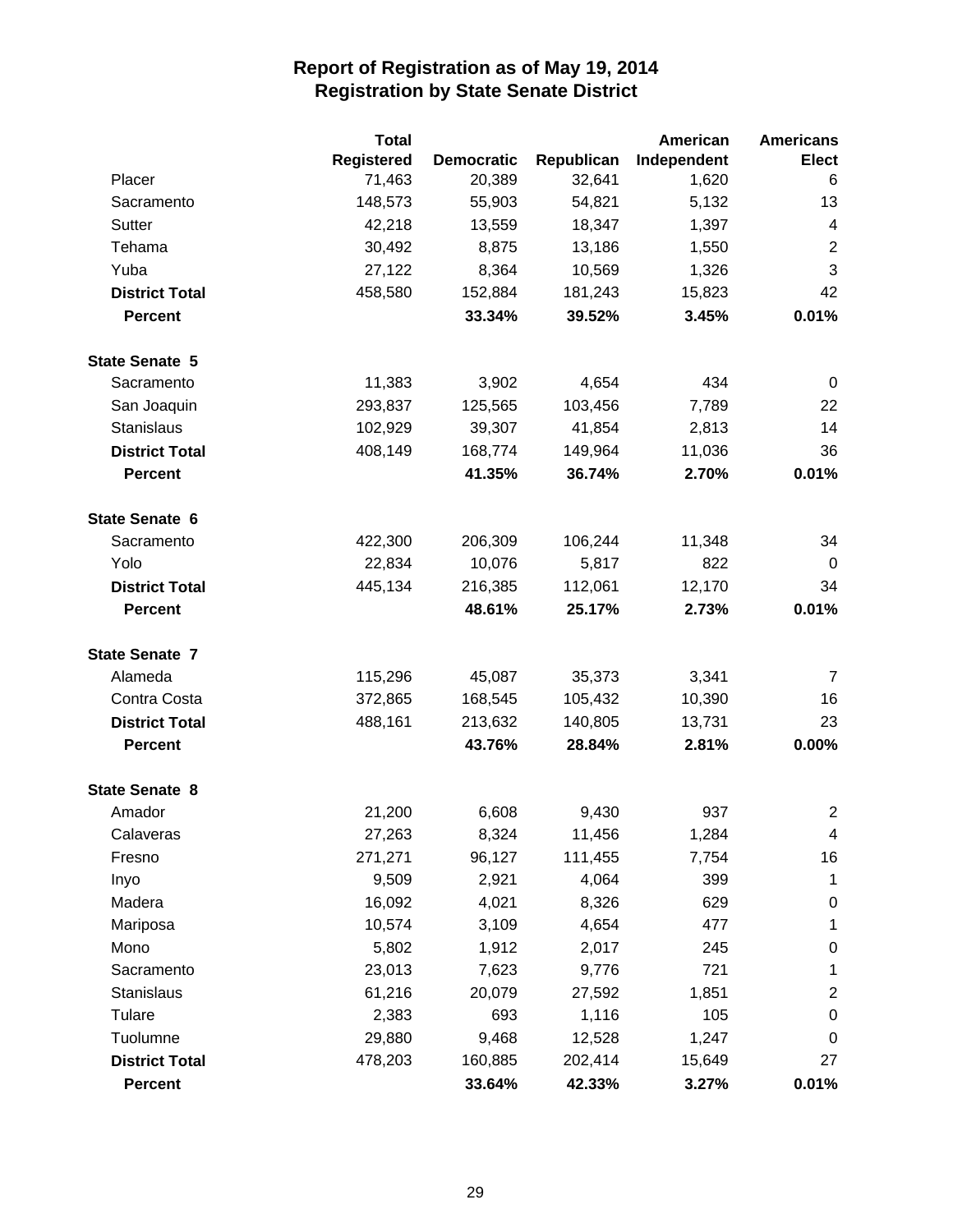|                       |       |             | Peace and |                  | <b>No Party</b>   |
|-----------------------|-------|-------------|-----------|------------------|-------------------|
|                       | Green | Libertarian | Freedom   | Other            | <b>Preference</b> |
| Placer                | 247   | 876         | 192       | 173              | 15,319            |
| Sacramento            | 809   | 1,281       | 1,075     | 368              | 29,171            |
| Sutter                | 125   | 270         | 147       | 711              | 7,658             |
| Tehama                | 125   | 269         | 108       | 114              | 6,263             |
| Yuba                  | 137   | 245         | 93        | 35               | 6,350             |
| <b>District Total</b> | 2,952 | 4,295       | 2,173     | 3,116            | 96,052            |
| <b>Percent</b>        | 0.64% | 0.94%       | 0.47%     | 0.68%            | 20.95%            |
| <b>State Senate 5</b> |       |             |           |                  |                   |
| Sacramento            | 36    | 86          | 68        | 15               | 2,188             |
| San Joaquin           | 847   | 1,491       | 869       | 1,353            | 52,445            |
| Stanislaus            | 287   | 576         | 273       | 1,110            | 16,695            |
| <b>District Total</b> | 1,170 | 2,153       | 1,210     | 2,478            | 71,328            |
| <b>Percent</b>        | 0.29% | 0.53%       | 0.30%     | 0.61%            | 17.48%            |
| State Senate 6        |       |             |           |                  |                   |
| Sacramento            | 2,581 | 2,578       | 4,337     | 757              | 88,112            |
| Yolo                  | 157   | 142         | 181       | 124              | 5,515             |
| <b>District Total</b> | 2,738 | 2,720       | 4,518     | 881              | 93,627            |
| <b>Percent</b>        | 0.62% | 0.61%       | 1.01%     | 0.20%            | 21.03%            |
| <b>State Senate 7</b> |       |             |           |                  |                   |
| Alameda               | 457   | 795         | 191       | 6,934            | 23,111            |
| Contra Costa          | 1,589 | 2,225       | 654       | 1,051            | 82,963            |
| <b>District Total</b> | 2,046 | 3,020       | 845       | 7,985            | 106,074           |
| <b>Percent</b>        | 0.42% | 0.62%       | 0.17%     | 1.64%            | 21.73%            |
| <b>State Senate 8</b> |       |             |           |                  |                   |
| Amador                | 116   | 220         | 50        | 64               | 3,773             |
| Calaveras             | 246   | 359         | 97        | 226              | 5,267             |
| Fresno                | 1,129 | 1,538       | 649       | 3,430            | 49,173            |
| Inyo                  | 87    | 83          | 26        | 47               | 1,881             |
| Madera                | 109   | 138         | 28        | 63               | 2,778             |
| Mariposa              | 111   | 104         | 26        | 166              | 1,926             |
| Mono                  | 57    | 42          | 18        | $\boldsymbol{0}$ | 1,511             |
| Sacramento            | 69    | 199         | 122       | 41               | 4,461             |
| Stanislaus            | 194   | 387         | 127       | 659              | 10,325            |
| Tulare                | 20    | 23          | 17        | 14               | 395               |
| Tuolumne              | 227   | 264         | 96        | 62               | 5,988             |
| <b>District Total</b> | 2,365 | 3,357       | 1,256     | 4,772            | 87,478            |
| <b>Percent</b>        | 0.49% | 0.70%       | 0.26%     | 1.00%            | 18.29%            |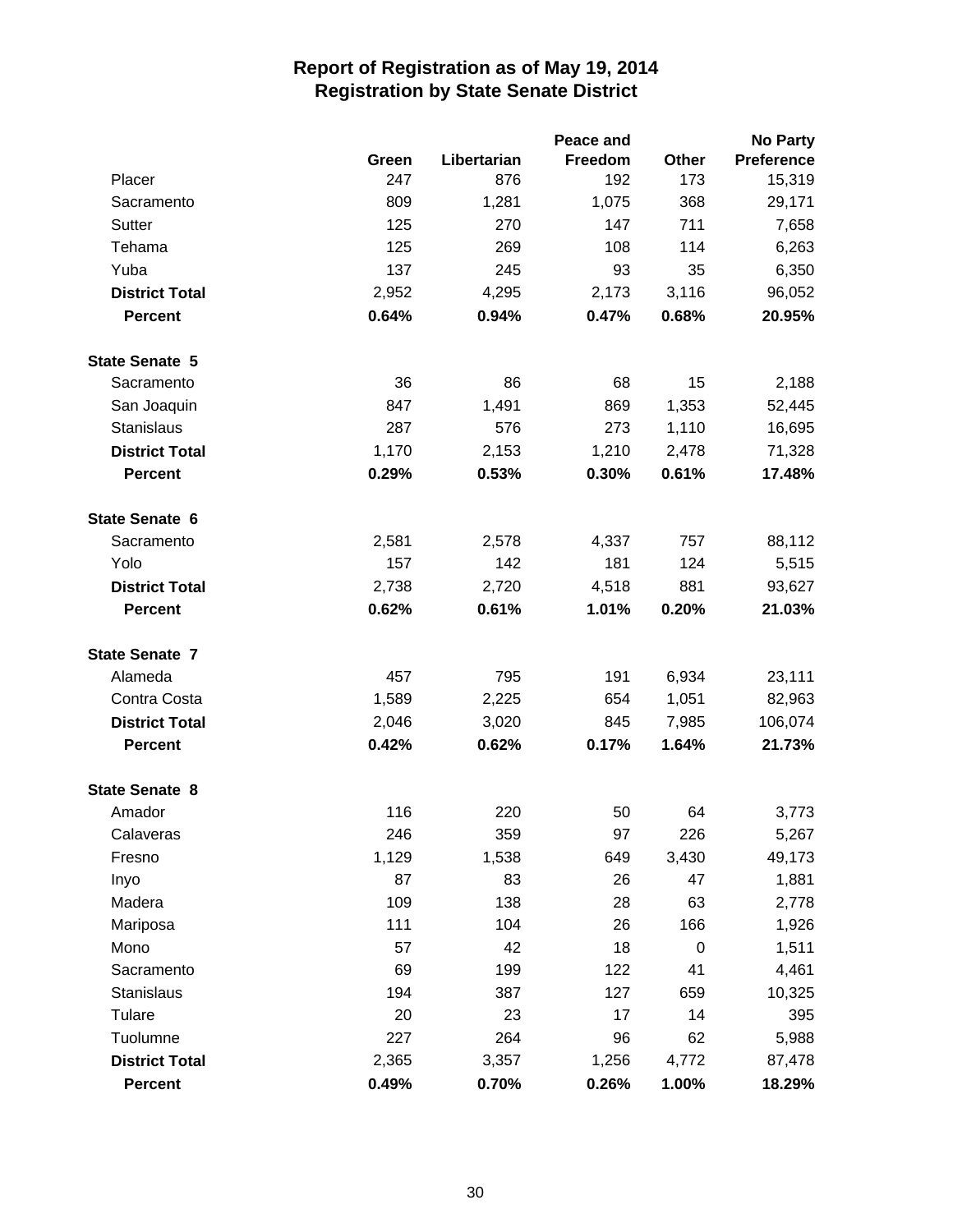|                        | <b>Total</b>      |                   |            | American    | <b>Americans</b> |
|------------------------|-------------------|-------------------|------------|-------------|------------------|
|                        | <b>Registered</b> | <b>Democratic</b> | Republican | Independent | Elect            |
| <b>State Senate 9</b>  |                   |                   |            |             |                  |
| Alameda                | 399,890           | 253,038           | 29,353     | 6,794       | 58               |
| Contra Costa           | 108,999           | 69,782            | 11,009     | 1,990       | 12               |
| <b>District Total</b>  | 508,889           | 322,820           | 40,362     | 8,784       | 70               |
| <b>Percent</b>         |                   | 63.44%            | 7.93%      | 1.73%       | 0.01%            |
| <b>State Senate 10</b> |                   |                   |            |             |                  |
| Alameda                | 288,542           | 151,399           | 45,098     | 6,211       | 25               |
| Santa Clara            | 126,076           | 55,888            | 24,871     | 2,742       | $\overline{7}$   |
| <b>District Total</b>  | 414,618           | 207,287           | 69,969     | 8,953       | 32               |
| <b>Percent</b>         |                   | 49.99%            | 16.88%     | 2.16%       | 0.01%            |
| <b>State Senate 11</b> |                   |                   |            |             |                  |
| San Francisco          | 434,922           | 243,620           | 36,649     | 7,592       | 27               |
| San Mateo              | 49,522            | 27,214            | 6,015      | 892         | 6                |
| <b>District Total</b>  | 484,444           | 270,834           | 42,664     | 8,484       | 33               |
| <b>Percent</b>         |                   | 55.91%            | 8.81%      | 1.75%       | 0.01%            |
| <b>State Senate 12</b> |                   |                   |            |             |                  |
| Fresno                 | 42,933            | 16,745            | 16,350     | 1,264       | 4                |
| Madera                 | 36,725            | 13,552            | 14,581     | 1,035       | 3                |
| Merced                 | 94,779            | 40,635            | 31,661     | 2,924       | 5                |
| Monterey               | 69,224            | 40,578            | 13,587     | 1,221       | 5                |
| San Benito             | 23,778            | 11,098            | 7,079      | 611         | 3                |
| <b>Stanislaus</b>      | 47,185            | 19,925            | 17,810     | 1,152       | 11               |
| <b>District Total</b>  | 314,624           | 142,533           | 101,068    | 8,207       | 31               |
| <b>Percent</b>         |                   | 45.30%            | 32.12%     | 2.61%       | 0.01%            |
| <b>State Senate 13</b> |                   |                   |            |             |                  |
| San Mateo              | 305,472           | 153,559           | 60,986     | 6,750       | 13               |
| Santa Clara            | 156,147           | 73,037            | 30,513     | 2,399       | 8                |
| <b>District Total</b>  | 461,619           | 226,596           | 91,499     | 9,149       | 21               |
| <b>Percent</b>         |                   | 49.09%            | 19.82%     | 1.98%       | 0.00%            |
| <b>State Senate 14</b> |                   |                   |            |             |                  |
| Fresno                 | 97,977            | 50,349            | 24,178     | 1,985       | 6                |
| Kern                   | 73,192            | 40,640            | 14,563     | 1,665       | 12               |
| Kings                  | 47,420            | 16,596            | 21,027     | 1,264       | 4                |
| Tulare                 | 50,197            | 18,475            | 19,908     | 1,542       | 8                |
| <b>District Total</b>  | 268,786           | 126,060           | 79,676     | 6,456       | 30               |
| <b>Percent</b>         |                   | 46.90%            | 29.64%     | 2.40%       | 0.01%            |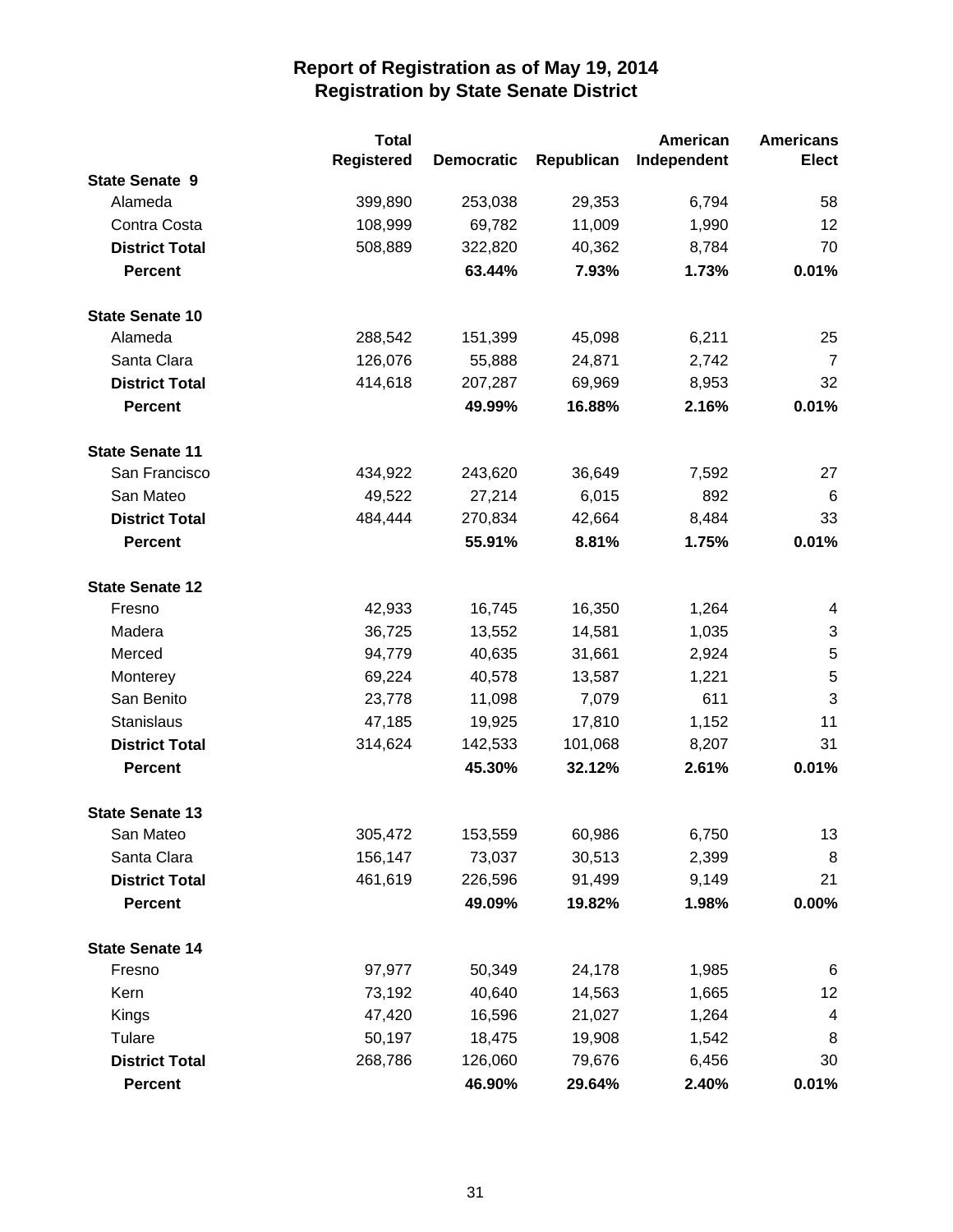|                        |       |             | Peace and |        | <b>No Party</b>   |
|------------------------|-------|-------------|-----------|--------|-------------------|
|                        | Green | Libertarian | Freedom   | Other  | <b>Preference</b> |
| <b>State Senate 9</b>  |       |             |           |        |                   |
| Alameda                | 7,783 | 1,845       | 1,833     | 25,481 | 73,705            |
| Contra Costa           | 1,215 | 438         | 404       | 324    | 23,825            |
| <b>District Total</b>  | 8,998 | 2,283       | 2,237     | 25,805 | 97,530            |
| <b>Percent</b>         | 1.77% | 0.45%       | 0.44%     | 5.07%  | 19.17%            |
| <b>State Senate 10</b> |       |             |           |        |                   |
| Alameda                | 1,599 | 1,388       | 893       | 17,155 | 64,774            |
| Santa Clara            | 574   | 722         | 383       | 233    | 40,656            |
| <b>District Total</b>  | 2,173 | 2,110       | 1,276     | 17,388 | 105,430           |
| <b>Percent</b>         | 0.52% | 0.51%       | 0.31%     | 4.19%  | 25.43%            |
| <b>State Senate 11</b> |       |             |           |        |                   |
| San Francisco          | 6,890 | 2,768       | 1,435     | 2,133  | 133,808           |
| San Mateo              | 243   | 177         | 150       | 125    | 14,700            |
| <b>District Total</b>  | 7,133 | 2,945       | 1,585     | 2,258  | 148,508           |
| <b>Percent</b>         | 1.47% | 0.61%       | 0.33%     | 0.47%  | 30.66%            |
| <b>State Senate 12</b> |       |             |           |        |                   |
| Fresno                 | 87    | 181         | 108       | 474    | 7,720             |
| Madera                 | 90    | 171         | 116       | 111    | 7,066             |
| Merced                 | 488   | 539         | 321       | 184    | 18,022            |
| Monterey               | 204   | 252         | 210       | 83     | 13,084            |
| San Benito             | 130   | 132         | 54        | 91     | 4,580             |
| Stanislaus             | 108   | 202         | 152       | 388    | 7,437             |
| <b>District Total</b>  | 1,107 | 1,477       | 961       | 1,331  | 57,909            |
| <b>Percent</b>         | 0.35% | 0.47%       | 0.31%     | 0.42%  | 18.41%            |
| <b>State Senate 13</b> |       |             |           |        |                   |
| San Mateo              | 2,209 | 1,745       | 622       | 734    | 78,854            |
| Santa Clara            | 1,004 | 1,046       | 229       | 269    | 47,642            |
| <b>District Total</b>  | 3,213 | 2,791       | 851       | 1,003  | 126,496           |
| <b>Percent</b>         | 0.70% | 0.60%       | 0.18%     | 0.22%  | 27.40%            |
| <b>State Senate 14</b> |       |             |           |        |                   |
| Fresno                 | 341   | 385         | 361       | 1,087  | 19,285            |
| Kern                   | 115   | 253         | 310       | 82     | 15,552            |
| Kings                  | 92    | 252         | 96        | 155    | 7,934             |
| Tulare                 | 120   | 251         | 193       | 96     | 9,604             |
| <b>District Total</b>  | 668   | 1,141       | 960       | 1,420  | 52,375            |
| <b>Percent</b>         | 0.25% | 0.42%       | 0.36%     | 0.53%  | 19.49%            |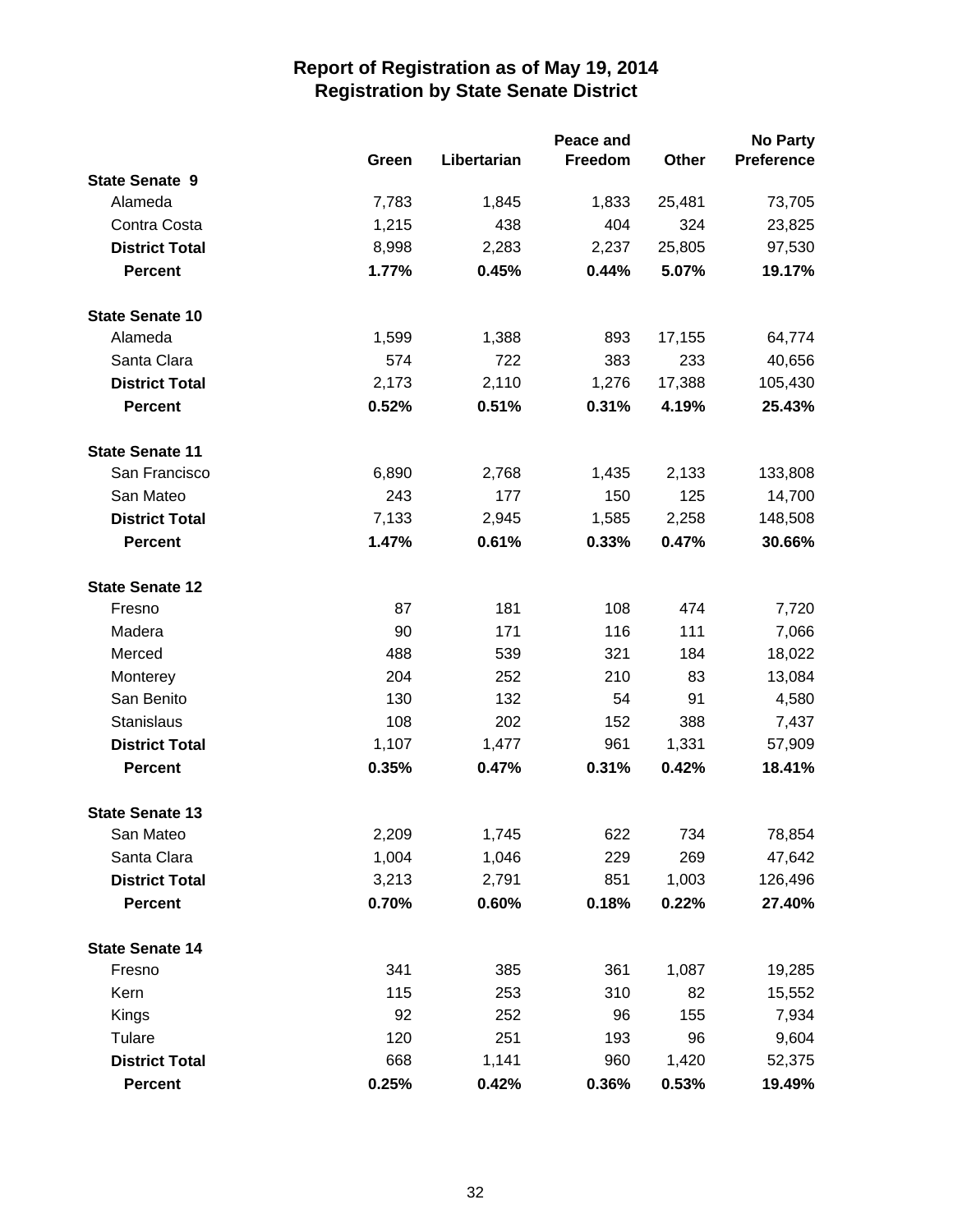|                        | <b>Total</b>      |                   |            | American    | <b>Americans</b> |
|------------------------|-------------------|-------------------|------------|-------------|------------------|
|                        | <b>Registered</b> | <b>Democratic</b> | Republican | Independent | <b>Elect</b>     |
| <b>State Senate 15</b> |                   |                   |            |             |                  |
| Santa Clara            | 429,297           | 189,465           | 98,851     | 9,162       | 19               |
| <b>District Total</b>  | 429,297           | 189,465           | 98,851     | 9,162       | 19               |
| <b>Percent</b>         |                   | 44.13%            | 23.03%     | 2.13%       | 0.00%            |
| <b>State Senate 16</b> |                   |                   |            |             |                  |
| Kern                   | 261,243           | 74,206            | 118,064    | 9,725       | 21               |
| San Bernardino         | 54,650            | 16,517            | 21,386     | 2,974       | 6                |
| Tulare                 | 84,726            | 24,457            | 41,961     | 3,112       | 16               |
| <b>District Total</b>  | 400,619           | 115,180           | 181,411    | 15,811      | 43               |
| <b>Percent</b>         |                   | 28.75%            | 45.28%     | 3.95%       | 0.01%            |
| <b>State Senate 17</b> |                   |                   |            |             |                  |
| Monterey               | 94,808            | 42,626            | 26,401     | 2,633       | 6                |
| San Luis Obispo        | 150,302           | 50,231            | 59,420     | 4,340       | 8                |
| Santa Clara            | 94,402            | 41,699            | 25,384     | 2,523       | $\overline{7}$   |
| Santa Cruz             | 141,105           | 76,625            | 23,261     | 3,347       | 10               |
| <b>District Total</b>  | 480,617           | 211,181           | 134,466    | 12,843      | 31               |
| <b>Percent</b>         |                   | 43.94%            | 27.98%     | 2.67%       | 0.01%            |
| <b>State Senate 18</b> |                   |                   |            |             |                  |
| Los Angeles            | 415,717           | 217,351           | 70,331     | 9,949       | 972              |
| <b>District Total</b>  | 415,717           | 217,351           | 70,331     | 9,949       | 972              |
| <b>Percent</b>         |                   | 52.28%            | 16.92%     | 2.39%       | 0.23%            |
| <b>State Senate 19</b> |                   |                   |            |             |                  |
| Santa Barbara          | 193,900           | 79,134            | 58,484     | 5,157       | 13               |
| Ventura                | 239,286           | 104,250           | 71,111     | 6,136       | 10               |
| <b>District Total</b>  | 433,186           | 183,384           | 129,595    | 11,293      | 23               |
| <b>Percent</b>         |                   | 42.33%            | 29.92%     | 2.61%       | 0.01%            |
| <b>State Senate 20</b> |                   |                   |            |             |                  |
| Los Angeles            | 58,401            | 29,405            | 11,185     | 1,284       | 16               |
| San Bernardino         | 290,864           | 136,541           | 76,935     | 8,004       | 49               |
| <b>District Total</b>  | 349,265           | 165,946           | 88,120     | 9,288       | 65               |
| <b>Percent</b>         |                   | 47.51%            | 25.23%     | 2.66%       | 0.02%            |
| <b>State Senate 21</b> |                   |                   |            |             |                  |
| Los Angeles            | 300,341           | 114,577           | 109,303    | 10,188      | 55               |
| San Bernardino         | 137,429           | 48,953            | 49,415     | 6,809       | 11               |
| <b>District Total</b>  | 437,770           | 163,530           | 158,718    | 16,997      | 66               |
| <b>Percent</b>         |                   | 37.36%            | 36.26%     | 3.88%       | 0.02%            |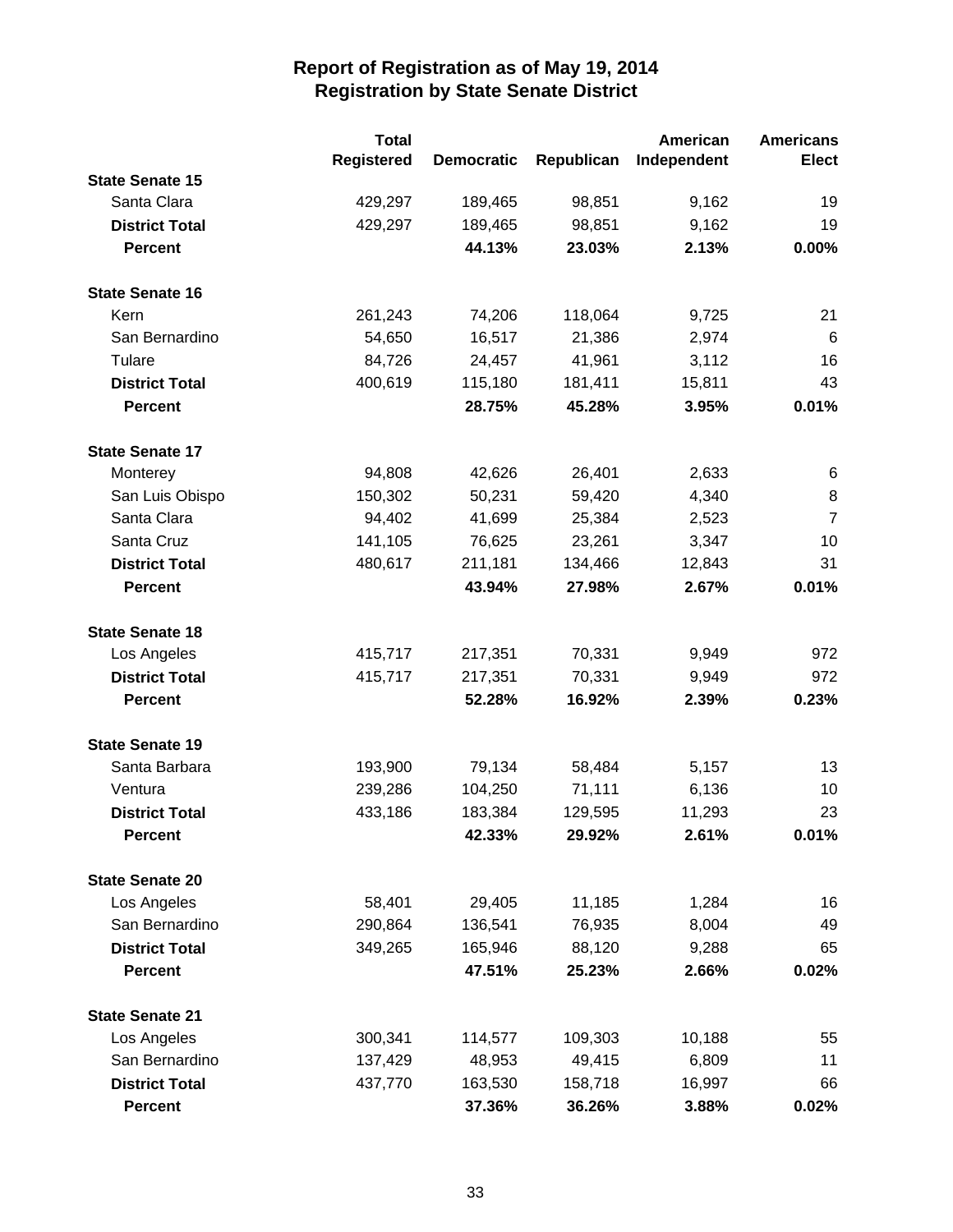|                        |       |             | Peace and |        | <b>No Party</b> |
|------------------------|-------|-------------|-----------|--------|-----------------|
|                        | Green | Libertarian | Freedom   | Other  | Preference      |
| <b>State Senate 15</b> |       |             |           |        |                 |
| Santa Clara            | 2,197 | 2,610       | 1,274     | 783    | 124,936         |
| <b>District Total</b>  | 2,197 | 2,610       | 1,274     | 783    | 124,936         |
| <b>Percent</b>         | 0.51% | 0.61%       | 0.30%     | 0.18%  | 29.10%          |
| <b>State Senate 16</b> |       |             |           |        |                 |
| Kern                   | 725   | 1,947       | 728       | 297    | 55,530          |
| San Bernardino         | 266   | 469         | 195       | 191    | 12,646          |
| Tulare                 | 303   | 521         | 203       | 150    | 14,003          |
| <b>District Total</b>  | 1,294 | 2,937       | 1,126     | 638    | 82,179          |
| <b>Percent</b>         | 0.32% | 0.73%       | 0.28%     | 0.16%  | 20.51%          |
| <b>State Senate 17</b> |       |             |           |        |                 |
| Monterey               | 857   | 642         | 218       | 146    | 21,279          |
| San Luis Obispo        | 1,282 | 1,317       | 322       | 1,759  | 31,623          |
| Santa Clara            | 434   | 612         | 287       | 152    | 23,304          |
| Santa Cruz             | 2,686 | 1,272       | 493       | 560    | 32,851          |
| <b>District Total</b>  | 5,259 | 3,843       | 1,320     | 2,617  | 109,057         |
| <b>Percent</b>         | 1.09% | 0.80%       | 0.27%     | 0.54%  | 22.69%          |
| <b>State Senate 18</b> |       |             |           |        |                 |
| Los Angeles            | 2,439 | 2,589       | 2,247     | 35,952 | 73,887          |
| <b>District Total</b>  | 2,439 | 2,589       | 2,247     | 35,952 | 73,887          |
| <b>Percent</b>         | 0.59% | 0.62%       | 0.54%     | 8.65%  | 17.77%          |
| <b>State Senate 19</b> |       |             |           |        |                 |
| Santa Barbara          | 1,470 | 1,401       | 457       | 2,098  | 45,686          |
| Ventura                | 1,524 | 1,550       | 804       | 3,066  | 50,835          |
| <b>District Total</b>  | 2,994 | 2,951       | 1,261     | 5,164  | 96,521          |
| <b>Percent</b>         | 0.69% | 0.68%       | 0.29%     | 1.19%  | 22.28%          |
| <b>State Senate 20</b> |       |             |           |        |                 |
| Los Angeles            | 243   | 294         | 1,911     | 4,441  | 9,622           |
| San Bernardino         | 902   | 1,502       | 1,907     | 534    | 64,490          |
| <b>District Total</b>  | 1,145 | 1,796       | 3,818     | 4,975  | 74,112          |
| <b>Percent</b>         | 0.33% | 0.51%       | 1.09%     | 1.42%  | 21.22%          |
| <b>State Senate 21</b> |       |             |           |        |                 |
| Los Angeles            | 971   | 1,865       | 1,067     | 19,985 | 42,330          |
| San Bernardino         | 384   | 916         | 539       | 421    | 29,981          |
| <b>District Total</b>  | 1,355 | 2,781       | 1,606     | 20,406 | 72,311          |
| <b>Percent</b>         | 0.31% | 0.64%       | 0.37%     | 4.66%  | 16.52%          |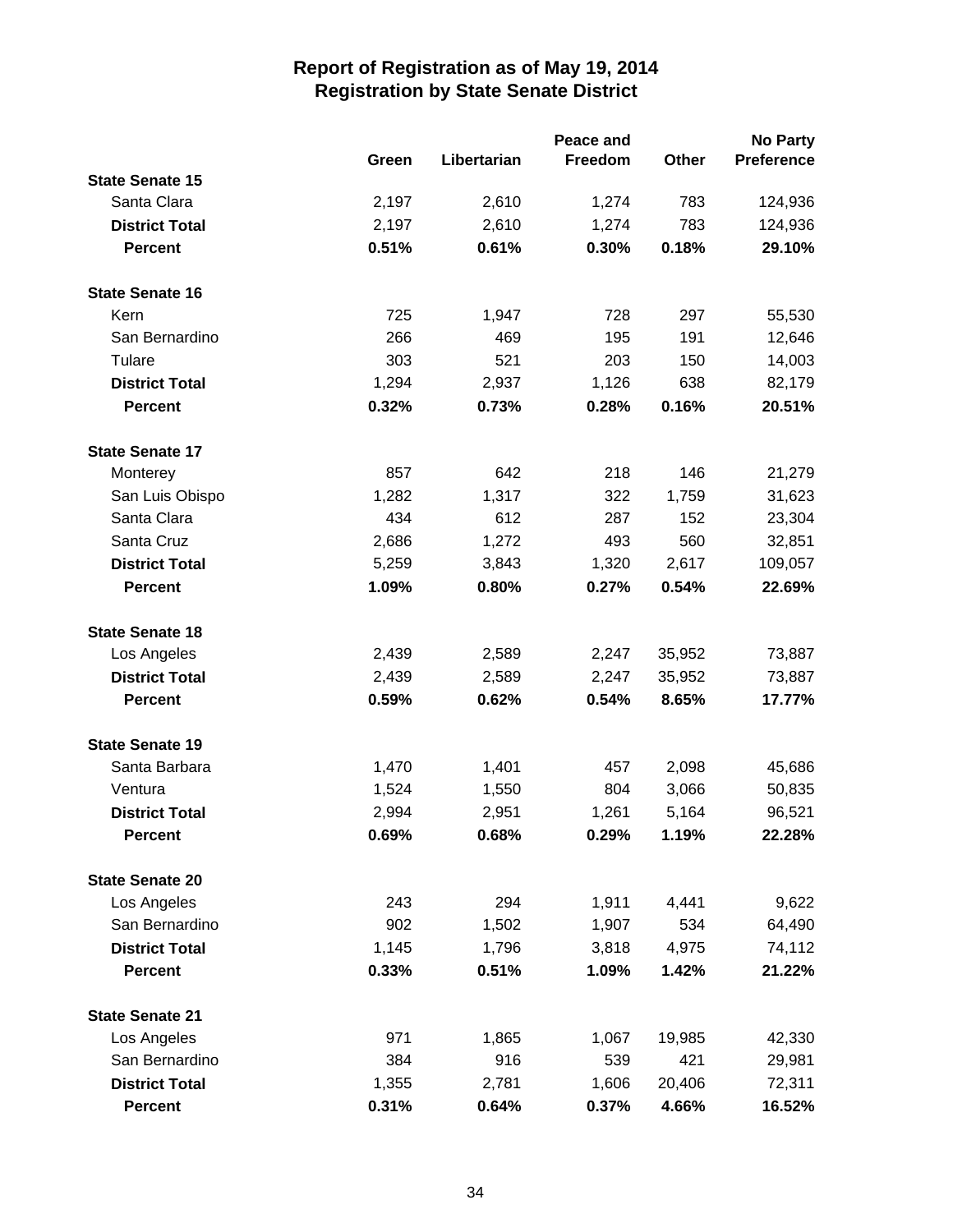|                        | <b>Total</b>      |                   |            | American    | <b>Americans</b> |
|------------------------|-------------------|-------------------|------------|-------------|------------------|
|                        | <b>Registered</b> | <b>Democratic</b> | Republican | Independent | <b>Elect</b>     |
| <b>State Senate 22</b> |                   |                   |            |             |                  |
| Los Angeles            | 404,171           | 185,548           | 88,653     | 8,661       | 134              |
| <b>District Total</b>  | 404,171           | 185,548           | 88,653     | 8,661       | 134              |
| <b>Percent</b>         |                   | 45.91%            | 21.93%     | 2.14%       | 0.03%            |
| <b>State Senate 23</b> |                   |                   |            |             |                  |
| Los Angeles            | 30                | 5                 | 17         | 3           | 0                |
| Riverside              | 136,961           | 44,958            | 57,527     | 5,373       | 16               |
| San Bernardino         | 291,578           | 99,909            | 116,796    | 10,847      | 24               |
| <b>District Total</b>  | 428,569           | 144,872           | 174,340    | 16,223      | 40               |
| <b>Percent</b>         |                   | 33.80%            | 40.68%     | 3.79%       | 0.01%            |
| <b>State Senate 24</b> |                   |                   |            |             |                  |
| Los Angeles            | 359,029           | 206,631           | 39,449     | 6,597       | 165              |
| <b>District Total</b>  | 359,029           | 206,631           | 39,449     | 6,597       | 165              |
| <b>Percent</b>         |                   | 57.55%            | 10.99%     | 1.84%       | 0.05%            |
| <b>State Senate 25</b> |                   |                   |            |             |                  |
| Los Angeles            | 498,245           | 208,746           | 146,542    | 11,653      | 59               |
| San Bernardino         | 39,433            | 13,557            | 16,176     | 1,221       | 3                |
| <b>District Total</b>  | 537,678           | 222,303           | 162,718    | 12,874      | 62               |
| <b>Percent</b>         |                   | 41.35%            | 30.26%     | 2.39%       | 0.01%            |
| <b>State Senate 26</b> |                   |                   |            |             |                  |
| Los Angeles            | 599,225           | 276,581           | 141,228    | 13,981      | 78               |
| <b>District Total</b>  | 599,225           | 276,581           | 141,228    | 13,981      | 78               |
| <b>Percent</b>         |                   | 46.16%            | 23.57%     | 2.33%       | 0.01%            |
| <b>State Senate 27</b> |                   |                   |            |             |                  |
| Los Angeles            | 348,764           | 159,236           | 94,974     | 8,488       | 73               |
| Ventura                | 188,063           | 59,016            | 78,812     | 5,250       | 9                |
| <b>District Total</b>  | 536,827           | 218,252           | 173,786    | 13,738      | 82               |
| <b>Percent</b>         |                   | 40.66%            | 32.37%     | 2.56%       | 0.02%            |
| <b>State Senate 28</b> |                   |                   |            |             |                  |
| Riverside              | 384,020           | 126,592           | 163,763    | 12,320      | 27               |
| <b>District Total</b>  | 384,020           | 126,592           | 163,763    | 12,320      | 27               |
| <b>Percent</b>         |                   | 32.96%            | 42.64%     | 3.21%       | 0.01%            |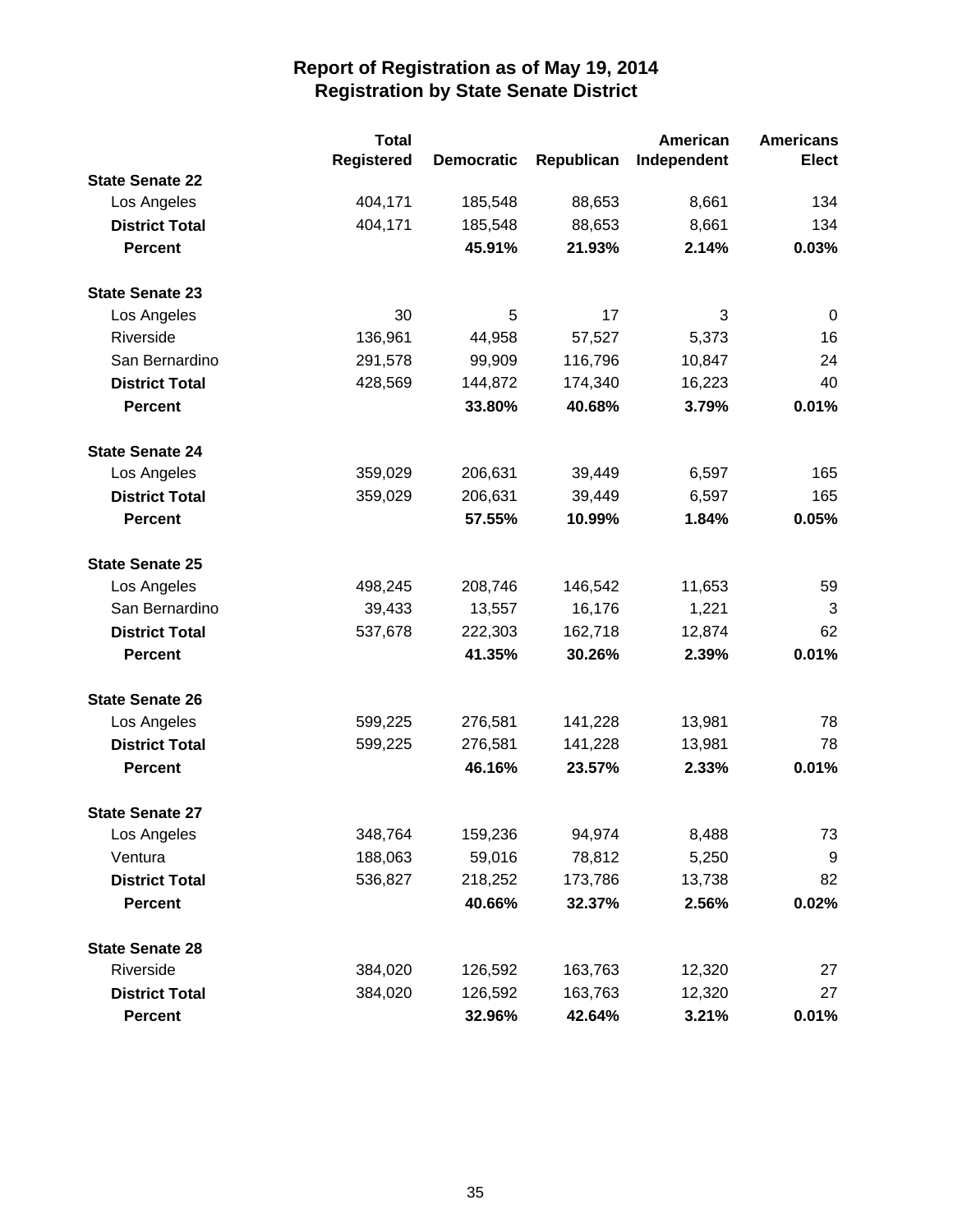|                        |       |             | Peace and |        | <b>No Party</b>   |
|------------------------|-------|-------------|-----------|--------|-------------------|
|                        | Green | Libertarian | Freedom   | Other  | <b>Preference</b> |
| <b>State Senate 22</b> |       |             |           |        |                   |
| Los Angeles            | 1,480 | 1,842       | 4,128     | 26,719 | 87,006            |
| <b>District Total</b>  | 1,480 | 1,842       | 4,128     | 26,719 | 87,006            |
| <b>Percent</b>         | 0.37% | 0.46%       | 1.02%     | 6.61%  | 21.53%            |
| <b>State Senate 23</b> |       |             |           |        |                   |
| Los Angeles            | 0     | 0           | 0         | 1      | 4                 |
| Riverside              | 362   | 860         | 400       | 1,196  | 26,269            |
| San Bernardino         | 1,250 | 1,994       | 1,088     | 706    | 58,964            |
| <b>District Total</b>  | 1,612 | 2,854       | 1,488     | 1,903  | 85,237            |
| <b>Percent</b>         | 0.38% | 0.67%       | 0.35%     | 0.44%  | 19.89%            |
| <b>State Senate 24</b> |       |             |           |        |                   |
| Los Angeles            | 2,761 | 1,980       | 3,554     | 32,568 | 65,324            |
| <b>District Total</b>  | 2,761 | 1,980       | 3,554     | 32,568 | 65,324            |
| <b>Percent</b>         | 0.77% | 0.55%       | 0.99%     | 9.07%  | 18.19%            |
| <b>State Senate 25</b> |       |             |           |        |                   |
| Los Angeles            | 2,944 | 3,245       | 2,462     | 32,728 | 89,866            |
| San Bernardino         | 183   | 254         | 151       | 65     | 7,823             |
| <b>District Total</b>  | 3,127 | 3,499       | 2,613     | 32,793 | 97,689            |
| <b>Percent</b>         | 0.58% | 0.65%       | 0.49%     | 6.10%  | 18.17%            |
| <b>State Senate 26</b> |       |             |           |        |                   |
| Los Angeles            | 3,949 | 4,447       | 1,789     | 47,606 | 109,566           |
| <b>District Total</b>  | 3,949 | 4,447       | 1,789     | 47,606 | 109,566           |
| <b>Percent</b>         | 0.66% | 0.74%       | 0.30%     | 7.94%  | 18.28%            |
| <b>State Senate 27</b> |       |             |           |        |                   |
| Los Angeles            | 1,850 | 2,167       | 1,213     | 23,169 | 57,594            |
| Ventura                | 813   | 1,444       | 322       | 2,582  | 39,815            |
| <b>District Total</b>  | 2,663 | 3,611       | 1,535     | 25,751 | 97,409            |
| <b>Percent</b>         | 0.50% | 0.67%       | 0.29%     | 4.80%  | 18.15%            |
| <b>State Senate 28</b> |       |             |           |        |                   |
| Riverside              | 1,132 | 2,420       | 896       | 3,252  | 73,618            |
| <b>District Total</b>  | 1,132 | 2,420       | 896       | 3,252  | 73,618            |
| <b>Percent</b>         | 0.29% | 0.63%       | 0.23%     | 0.85%  | 19.17%            |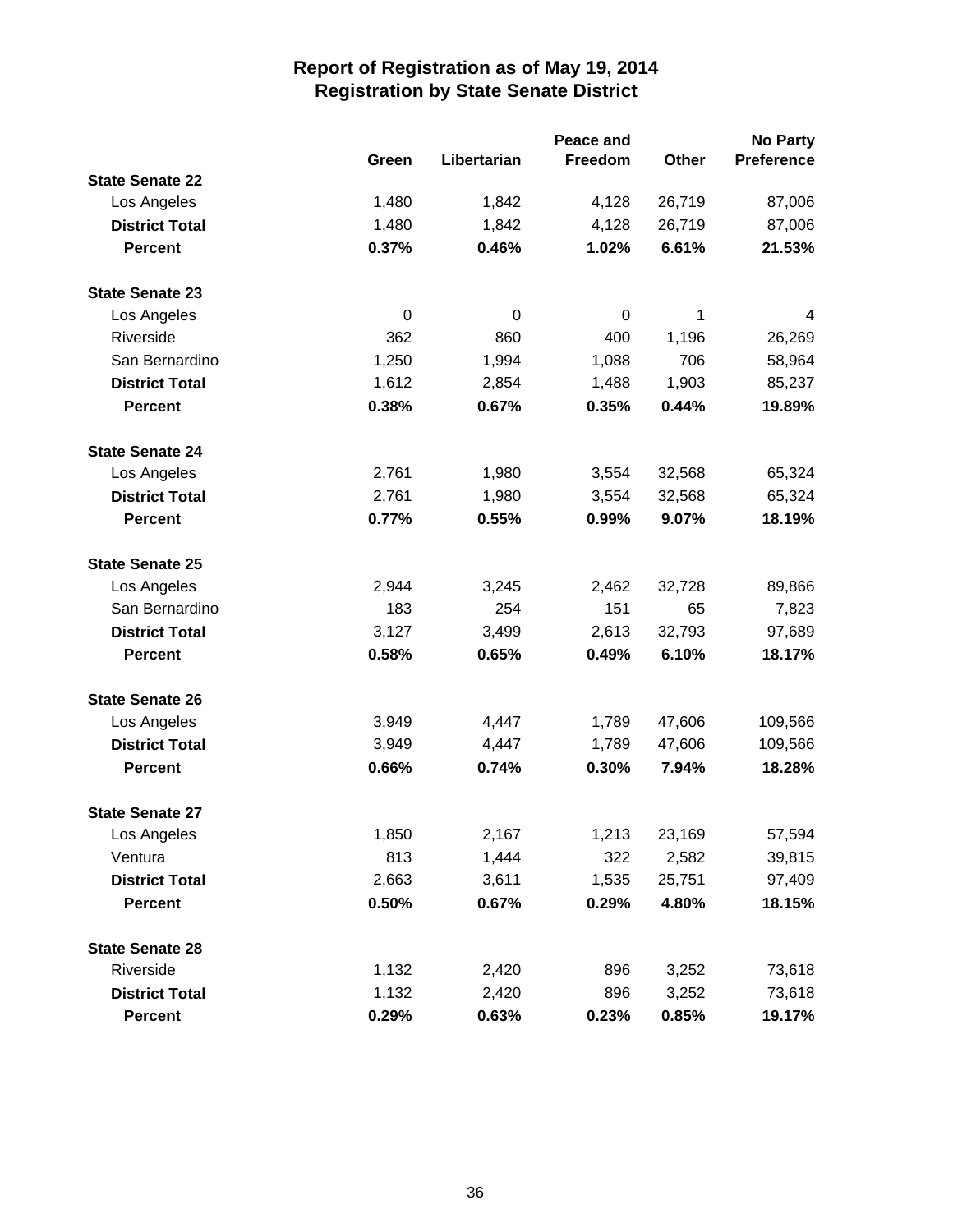|                        | <b>Total</b>      |                   |            | American    | <b>Americans</b> |
|------------------------|-------------------|-------------------|------------|-------------|------------------|
|                        | <b>Registered</b> | <b>Democratic</b> | Republican | Independent | <b>Elect</b>     |
| <b>State Senate 29</b> |                   |                   |            |             |                  |
| Los Angeles            | 87,346            | 30,950            | 24,532     | 1,802       | 10               |
| Orange                 | 299,749           | 101,549           | 119,759    | 7,435       | 54               |
| San Bernardino         | 37,372            | 11,729            | 14,993     | 1,078       | $\overline{4}$   |
| <b>District Total</b>  | 424,467           | 144,228           | 159,284    | 10,315      | 68               |
| <b>Percent</b>         |                   | 33.98%            | 37.53%     | 2.43%       | 0.02%            |
| <b>State Senate 30</b> |                   |                   |            |             |                  |
| Los Angeles            | 457,109           | 303,583           | 37,016     | 8,875       | 227              |
| <b>District Total</b>  | 457,109           | 303,583           | 37,016     | 8,875       | 227              |
| <b>Percent</b>         |                   | 66.41%            | 8.10%      | 1.94%       | 0.05%            |
| <b>State Senate 31</b> |                   |                   |            |             |                  |
| Riverside              | 366,662           | 144,611           | 135,814    | 9,395       | 41               |
| <b>District Total</b>  | 366,662           | 144,611           | 135,814    | 9,395       | 41               |
| <b>Percent</b>         |                   | 39.44%            | 37.04%     | 2.56%       | 0.01%            |
| <b>State Senate 32</b> |                   |                   |            |             |                  |
| Los Angeles            | 445,270           | 216,309           | 110,941    | 9,888       | 230              |
| Orange                 | 23,980            | 10,129            | 7,408      | 560         | 5                |
| <b>District Total</b>  | 469,250           | 226,438           | 118,349    | 10,448      | 235              |
| <b>Percent</b>         |                   | 48.26%            | 25.22%     | 2.23%       | 0.05%            |
| <b>State Senate 33</b> |                   |                   |            |             |                  |
| Los Angeles            | 392,194           | 223,180           | 57,592     | 8,498       | 268              |
| <b>District Total</b>  | 392,194           | 223,180           | 57,592     | 8,498       | 268              |
| <b>Percent</b>         |                   | 56.91%            | 14.68%     | 2.17%       | 0.07%            |
| <b>State Senate 34</b> |                   |                   |            |             |                  |
| Los Angeles            | 44,104            | 17,189            | 15,711     | 1,170       | $\overline{2}$   |
| Orange                 | 332,279           | 127,476           | 116,338    | 7,901       | 103              |
| <b>District Total</b>  | 376,383           | 144,665           | 132,049    | 9,071       | 105              |
| <b>Percent</b>         |                   | 38.44%            | 35.08%     | 2.41%       | 0.03%            |
| <b>State Senate 35</b> |                   |                   |            |             |                  |
| Los Angeles            | 447,478           | 271,995           | 63,872     | 8,865       | 224              |
| <b>District Total</b>  | 447,478           | 271,995           | 63,872     | 8,865       | 224              |
| <b>Percent</b>         |                   | 60.78%            | 14.27%     | 1.98%       | 0.05%            |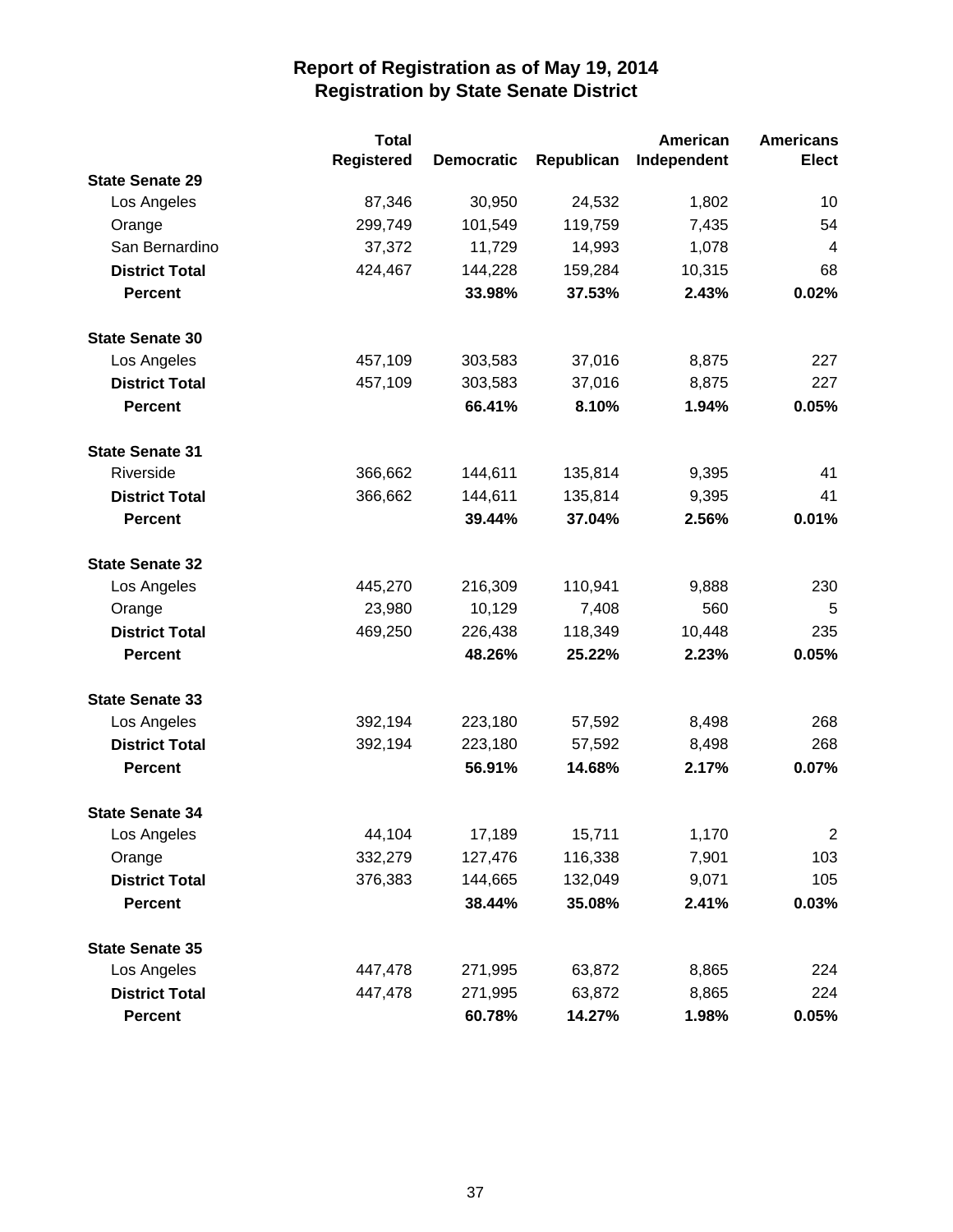|                        |       |             | Peace and |        | <b>No Party</b>   |
|------------------------|-------|-------------|-----------|--------|-------------------|
|                        | Green | Libertarian | Freedom   | Other  | <b>Preference</b> |
| <b>State Senate 29</b> |       |             |           |        |                   |
| Los Angeles            | 277   | 343         | 656       | 6,142  | 22,634            |
| Orange                 | 1,083 | 2,212       | 825       | 1,040  | 65,792            |
| San Bernardino         | 96    | 208         | 130       | 69     | 9,065             |
| <b>District Total</b>  | 1,456 | 2,763       | 1,611     | 7,251  | 97,491            |
| <b>Percent</b>         | 0.34% | 0.65%       | 0.38%     | 1.71%  | 22.97%            |
| <b>State Senate 30</b> |       |             |           |        |                   |
| Los Angeles            | 2,240 | 1,826       | 3,174     | 36,190 | 63,978            |
| <b>District Total</b>  | 2,240 | 1,826       | 3,174     | 36,190 | 63,978            |
| <b>Percent</b>         | 0.49% | 0.40%       | 0.69%     | 7.92%  | 14.00%            |
| <b>State Senate 31</b> |       |             |           |        |                   |
| Riverside              | 1,095 | 2,184       | 1,826     | 2,576  | 69,120            |
| <b>District Total</b>  | 1,095 | 2,184       | 1,826     | 2,576  | 69,120            |
| <b>Percent</b>         | 0.30% | 0.60%       | 0.50%     | 0.70%  | 18.85%            |
| <b>State Senate 32</b> |       |             |           |        |                   |
| Los Angeles            | 1,525 | 2,168       | 4,036     | 25,905 | 74,268            |
| Orange                 | 95    | 149         | 85        | 69     | 5,480             |
| <b>District Total</b>  | 1,620 | 2,317       | 4,121     | 25,974 | 79,748            |
| <b>Percent</b>         | 0.35% | 0.49%       | 0.88%     | 5.54%  | 16.99%            |
| <b>State Senate 33</b> |       |             |           |        |                   |
| Los Angeles            | 2,220 | 2,178       | 5,533     | 31,058 | 61,667            |
| <b>District Total</b>  | 2,220 | 2,178       | 5,533     | 31,058 | 61,667            |
| <b>Percent</b>         | 0.57% | 0.56%       | 1.41%     | 7.92%  | 15.72%            |
| <b>State Senate 34</b> |       |             |           |        |                   |
| Los Angeles            | 315   | 338         | 161       | 2,685  | 6,533             |
| Orange                 | 1,200 | 2,449       | 1,171     | 1,151  | 74,490            |
| <b>District Total</b>  | 1,515 | 2,787       | 1,332     | 3,836  | 81,023            |
| <b>Percent</b>         | 0.40% | 0.74%       | 0.35%     | 1.02%  | 21.53%            |
| <b>State Senate 35</b> |       |             |           |        |                   |
| Los Angeles            | 1,576 | 1,832       | 3,880     | 28,096 | 67,138            |
| <b>District Total</b>  | 1,576 | 1,832       | 3,880     | 28,096 | 67,138            |
| <b>Percent</b>         | 0.35% | 0.41%       | 0.87%     | 6.28%  | 15.00%            |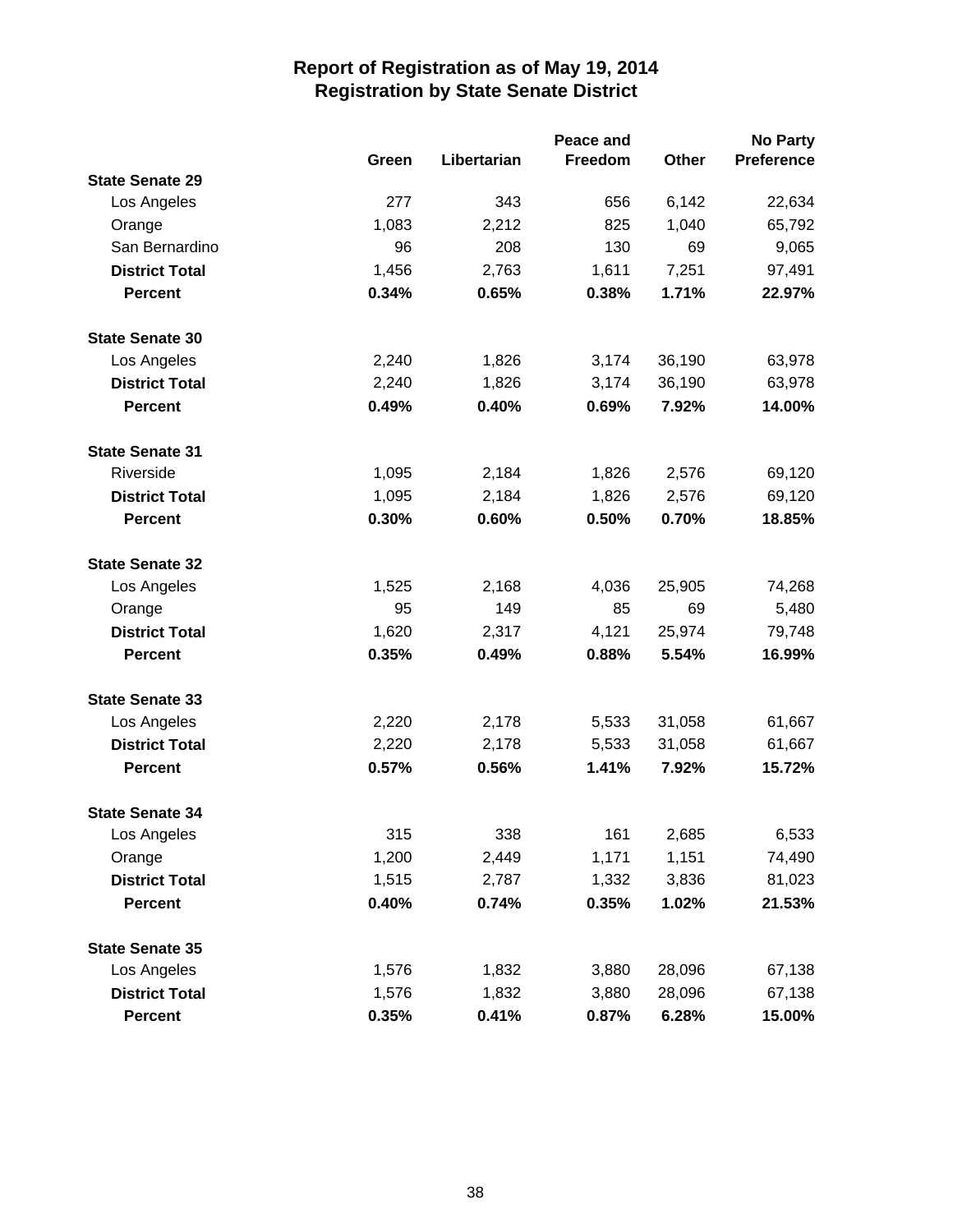|                        | <b>Total</b>      |                   |            | American    | <b>Americans</b> |
|------------------------|-------------------|-------------------|------------|-------------|------------------|
|                        | <b>Registered</b> | <b>Democratic</b> | Republican | Independent | <b>Elect</b>     |
| <b>State Senate 36</b> |                   |                   |            |             |                  |
| Orange                 | 261,653           | 66,441            | 124,540    | 8,118       | 37               |
| San Diego              | 234,321           | 71,478            | 88,804     | 8,663       | 20               |
| <b>District Total</b>  | 495,974           | 137,919           | 213,344    | 16,781      | 57               |
| <b>Percent</b>         |                   | 27.81%            | 43.02%     | 3.38%       | 0.01%            |
| <b>State Senate 37</b> |                   |                   |            |             |                  |
| Orange                 | 493,571           | 142,223           | 210,610    | 13,746      | 65               |
| <b>District Total</b>  | 493,571           | 142,223           | 210,610    | 13,746      | 65               |
| <b>Percent</b>         |                   | 28.82%            | 42.67%     | 2.79%       | 0.01%            |
| <b>State Senate 38</b> |                   |                   |            |             |                  |
| San Diego              | 481,746           | 135,252           | 202,897    | 18,175      | 36               |
| <b>District Total</b>  | 481,746           | 135,252           | 202,897    | 18,175      | 36               |
| <b>Percent</b>         |                   | 28.08%            | 42.12%     | 3.77%       | 0.01%            |
| <b>State Senate 39</b> |                   |                   |            |             |                  |
| San Diego              | 513,692           | 190,587           | 147,095    | 17,111      | 37               |
| <b>District Total</b>  | 513,692           | 190,587           | 147,095    | 17,111      | 37               |
| <b>Percent</b>         |                   | 37.10%            | 28.63%     | 3.33%       | 0.01%            |
| <b>State Senate 40</b> |                   |                   |            |             |                  |
| Imperial               | 58,197            | 28,989            | 13,131     | 1,377       | 8                |
| San Diego              | 315,082           | 141,502           | 71,897     | 8,591       | 43               |
| <b>District Total</b>  | 373,279           | 170,491           | 85,028     | 9,968       | 51               |
| <b>Percent</b>         |                   | 45.67%            | 22.78%     | 2.67%       | 0.01%            |
| <b>State Total</b>     | 17,722,006        | 7,692,670         | 5,036,610  | 475,914     | 3,674            |
| <b>Percent</b>         |                   | 43.41%            | 28.42%     | 2.69%       | 0.02%            |